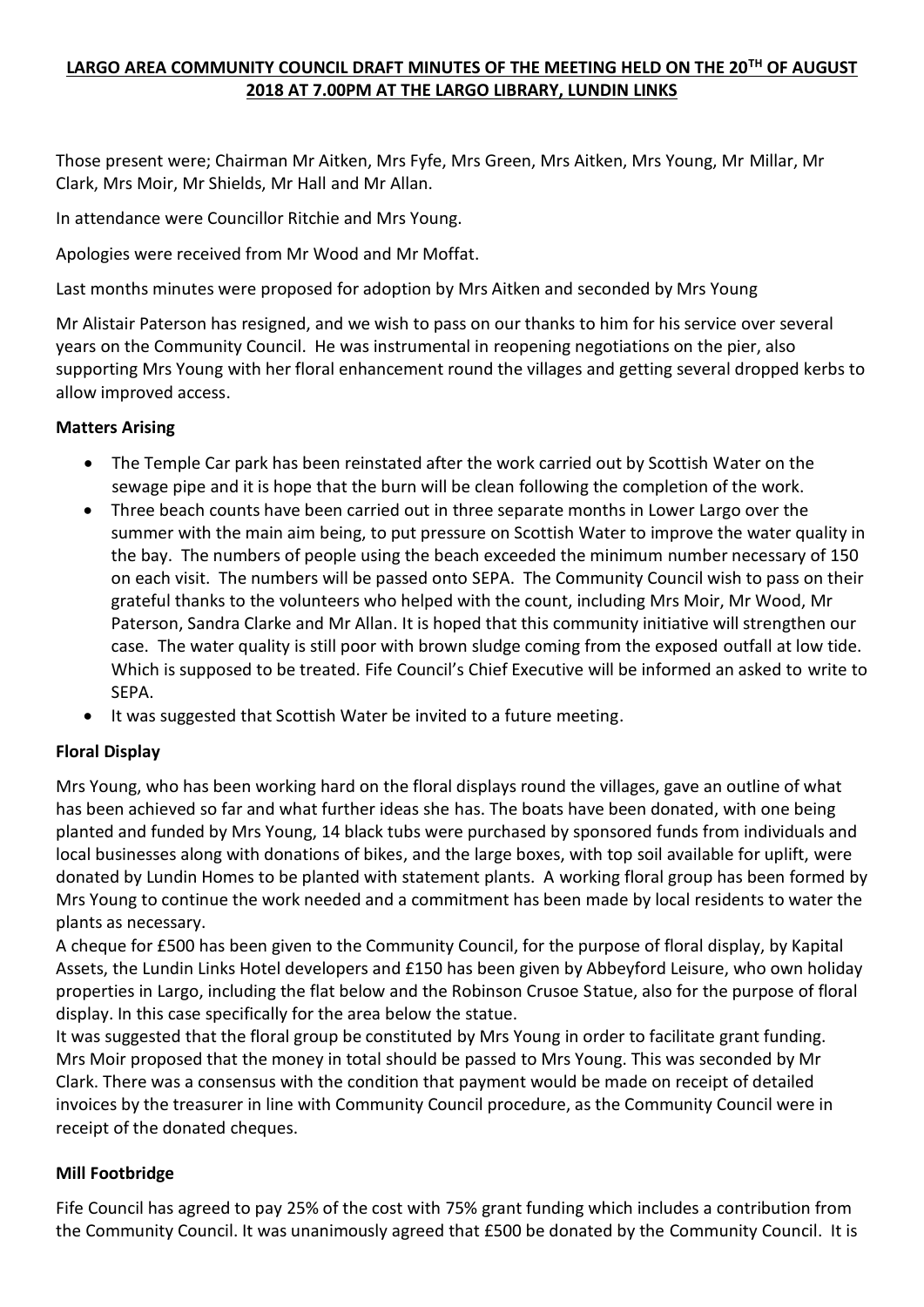hoped that the grant will come from the Fife Environment Trust but only if the community support the plans to repair the bridge. To help our cause we are asking the community to write in support of this, by letter or email to [stephenjmwood@btinternet.com.](mailto:stephenjmwood@btinternet.com) Our application for this grant must be submitted by 28<sup>th</sup> of September.

## **Lundin Links Hotel**

The work on the hotel has been put out to tender and there is some hope that the work will start in approximately 8 weeks from the date of this meeting. There has not, as yet, been any application for demolition. The Planners will be asked to let us know when the application is submitted. An attempt will be made again to remove the mattresses and weed kill the site.

## **Cardy Cottage**

An HGV has damaged the corner of the cottage on several occasions and it has been suggested that a 'No HGV' sign be put up on the Main Street at the bottom of Durham Wynd. Colin Stirling will be asked to look into this problem.

### **Community Council Elections**

The Community Council election of office bearers will be held at the meeting on the 15<sup>th</sup> of October in the Durham Hall Lower Largo. Members of the public have been encouraged to stand for the Community Council. In a change to the last election, if more than 11 people stand for the Community Council, then an election will be held. A Fife Councillor will hold the inaugural meeting.

Individuals wishing to be on the Community Council should complete a nominating paper which is available online now from the Fife Council website. The completed papers must be submitted to Fife Council by 4.00pm on the Thursday 6<sup>th</sup> of September.

#### **Largo Pier**

The Sub Committee has not met over the summer but is due to meet on the 21<sup>st</sup> of August. The terms of pier ownership transfer have not been finalised, but progress is being made. (Ownership will not be transferred in any case until major funding is available) An architect is onboard but a new civil engineering company expert in pier restoration is being sought. Whereas work to date by architects and civil engineer has been pro bono the committee is aware that this will not last and grant funding will have to be received in order to start paying the Architect and Surveyor and for specialist legal advice

A Pier Trust will be set up as a charitable body (a SCIO) for limited liability, and the constitution for this has been drafted. It is hoped to encourage further membership, especially civil engineers and quantity surveyors as well as ordinary members of the community. Any support is welcome.

### **Planning**

Councillor Ritchie has asked The Enforcement Officer to look at the Lundin Homes development due to concerns from residents over suspected further development.

There are also concerns over the established trees being undermined by close foundations and one house which is threateningly close. Mr Millar will pass further information to Mr Aitken. Several houses have been enlarged off plan and it appears that the Ransom strip between the houses and the field has been enlarged.

#### **Peacehaven Bins**

The previous owners were asked to provide an enclosed bin store, however this has not been continued and it was suggested that there may be an environmental health issue which will be investigated.